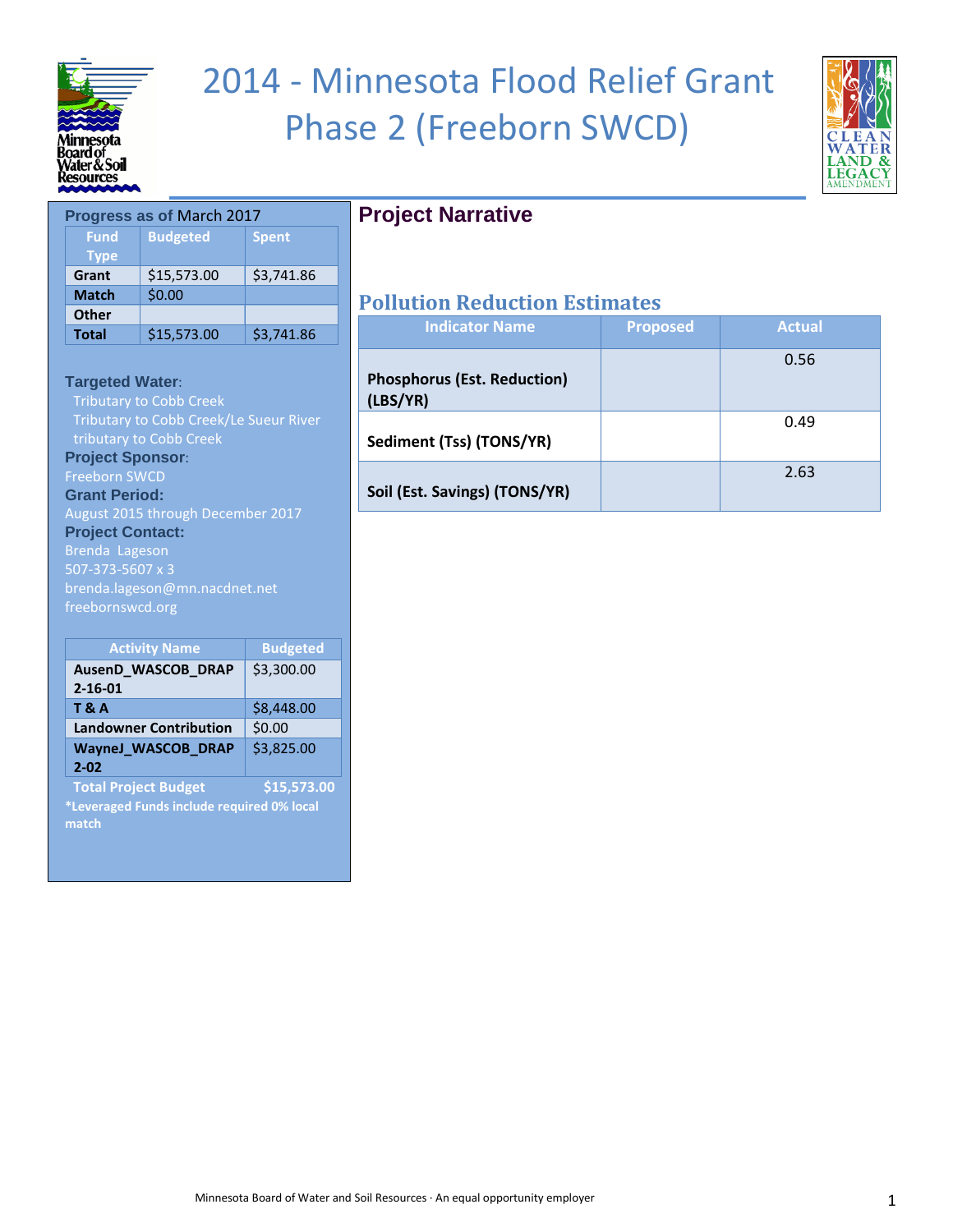

# 2014 - Minnesota Flood Relief Grant Phase 3B (Freeborn SWCD )



#### **Progress as of** March 2017 **Fund Type Budgeted Spent Grant Match Other Total Targeted Water**: **Project Sponsor**: Freeborn SWCD **Grant Period:** through **Project Contact:**  Mark Schaetzke 507-373-5607 x 3 mark.schaetzke@mn.nacdnet.net freebornswcd.org **Activity Name Budgeted Total Project Budget \*Leveraged Funds include required 0% local match**

## **Project Narrative**

| <b>Indicator Name</b> | <b>Proposed</b> | <b>Actual</b> |
|-----------------------|-----------------|---------------|
|                       |                 |               |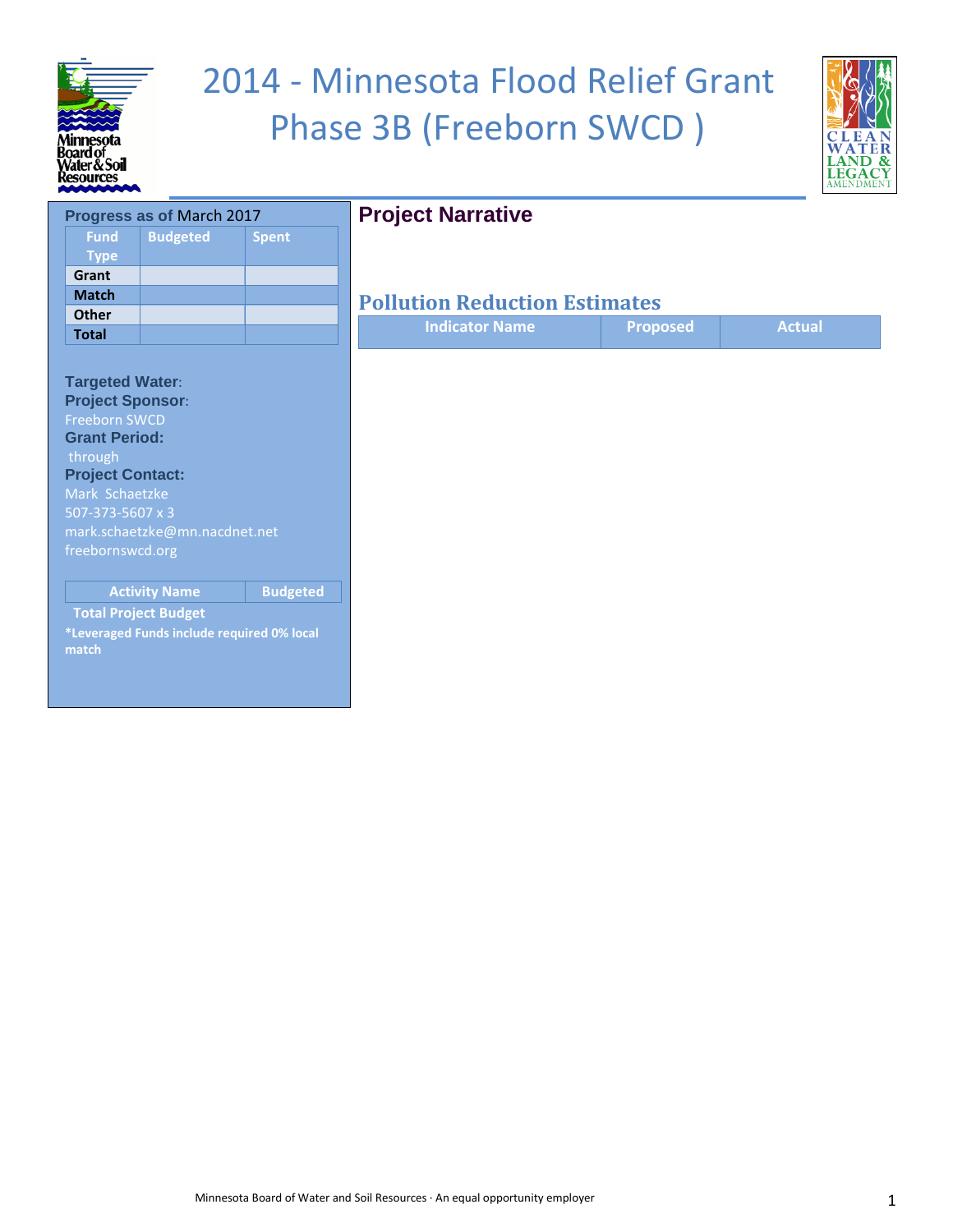

## 2014 - Minnesota Flood Relief Grant (Freeborn SWCD)



#### **Progress as of** March 2017 **Fund Type Budgeted Spent Grant** \$22,390.00 \$18,645.20 **Match** \$20,648.08 \$20,648.08 **Other Total** \$43,038.08 \$39,293.28

#### **Targeted Water**:

Lake Private Ditch **Project Sponsor**: Freeborn SWCD **Grant Period:** through **Project Contact:**  Brenda Lageson

507-373-5607 x 3 brenda.lageson@mn.nacdnet.net freebornswcd.org

| <b>Activity Name</b>                       | <b>Budgeted</b> |  |
|--------------------------------------------|-----------------|--|
| DonovanT_410_DRAP1-                        | \$13,090.00     |  |
| 15-01                                      |                 |  |
| <b>Landowner Contribution</b>              | \$7,054.51      |  |
| <b>T&amp;A</b>                             | \$8,800.00      |  |
| DahlC_410_DRAP1-15-02                      | \$500.00        |  |
| <b>Federal Funds</b>                       | \$13,593.57     |  |
| <b>Total Project Budget</b>                | \$43,038.08     |  |
| *Leveraged Funds include required 0% local |                 |  |

**match**

## **Project Narrative**

| <b>Indicator Name</b>                          | <b>Proposed</b> | <b>Actual</b> |
|------------------------------------------------|-----------------|---------------|
| <b>Phosphorus (Est. Reduction)</b><br>(LBS/YR) |                 | 4.95          |
| Sediment (Tss) (TONS/YR)                       |                 | 0.7           |
| Soil (Est. Savings) (TONS/YR)                  |                 | 7.45          |
| <b>Total Suspended Solids (TSS)</b><br>(Mg/L)  |                 | 4.25          |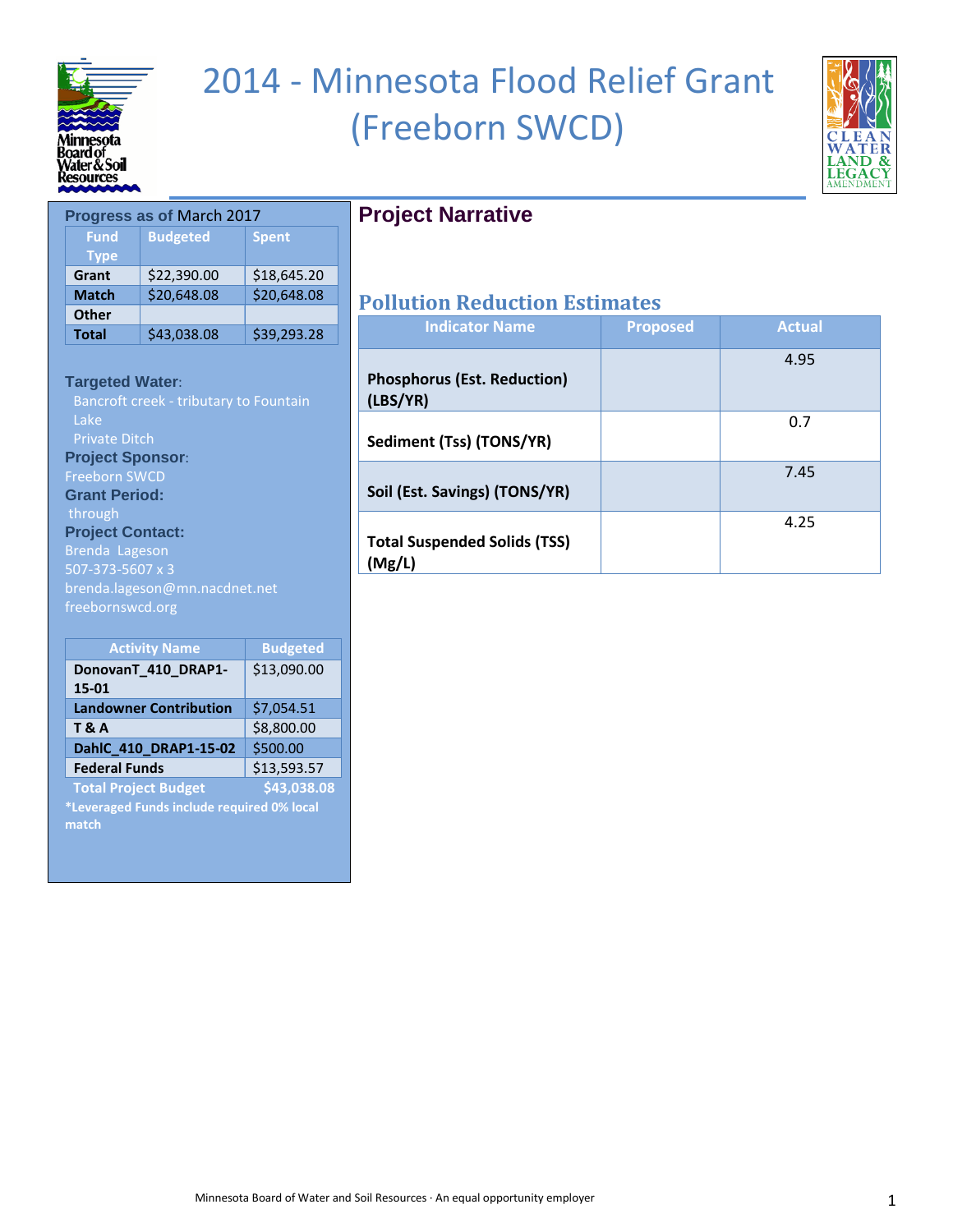

**Fund Type**

## 2015 - State Cost-Share Fund (Freeborn SWCD)



## **Project Narrative**

| Grant        | \$16.074.50 | \$16.074.50 |                     |
|--------------|-------------|-------------|---------------------|
| <b>Match</b> | \$14,497.97 | \$14,497.97 | <b>Pollution Re</b> |
| <b>Other</b> | \$4,090.52  | \$4,090.52  |                     |
| <b>Total</b> | \$34,662.99 | \$34,662.99 | Indicat             |

#### **Targeted Water**:

**Progress as of** March 2017

**Budgeted Spent**

County Ditch 43 Mud Lake Creek - tributary to Cedar River **Project Sponsor**: Freeborn SWCD **Grant Period:** through **Project Contact:**  Brenda Lageson brenda.lageson@mn.nacdnet.net freebornswcd.org

| <b>Activity Name</b>            | <b>Budgeted</b> |
|---------------------------------|-----------------|
| StalochP_BasinFY13-04           | \$1,530.00      |
| LarsonJ VegTreatmentA           | \$5,822.00      |
| reaFY14-01                      |                 |
| KraushaarS_WASCOB_FY<br>15-01   | \$455.00        |
| KraushaarS_WASCOB_FY<br>15-01   | \$1,980.92      |
| <b>T&amp;A</b>                  | \$3,214.50      |
| <b>Landowner Contribution</b>   | \$14,497.97     |
| WayneJ_WASCOB_FY20<br>15        | \$5,053.00      |
| <b>WayneJ_WASCOB_FY20</b><br>15 | \$2,109.60      |
| <b>Total Project Budget</b>     | \$34,662.99     |

**\*Leveraged Funds include required 25% local match**

| <b>Indicator Name</b>                                         | <b>Proposed</b> | <b>Actual</b> |
|---------------------------------------------------------------|-----------------|---------------|
| <b>BOD 5 (LBS/YR)</b>                                         |                 | 518           |
| COD (LBS/YR)                                                  |                 | 2328          |
| Nitrogen (LBS/YR)                                             |                 | 129           |
| <b>Phosphorus (Est. Reduction)</b><br>(LBS/YR)                |                 | 6.89          |
| <b>Phosphorus Feedlot (Est.</b><br><b>Reduction) (LBS/YR)</b> |                 | 44            |
| Sediment (Tss) (TONS/YR)                                      |                 | 6.74          |
| Soil (Est. Savings) (TONS/YR)                                 |                 | 29.63         |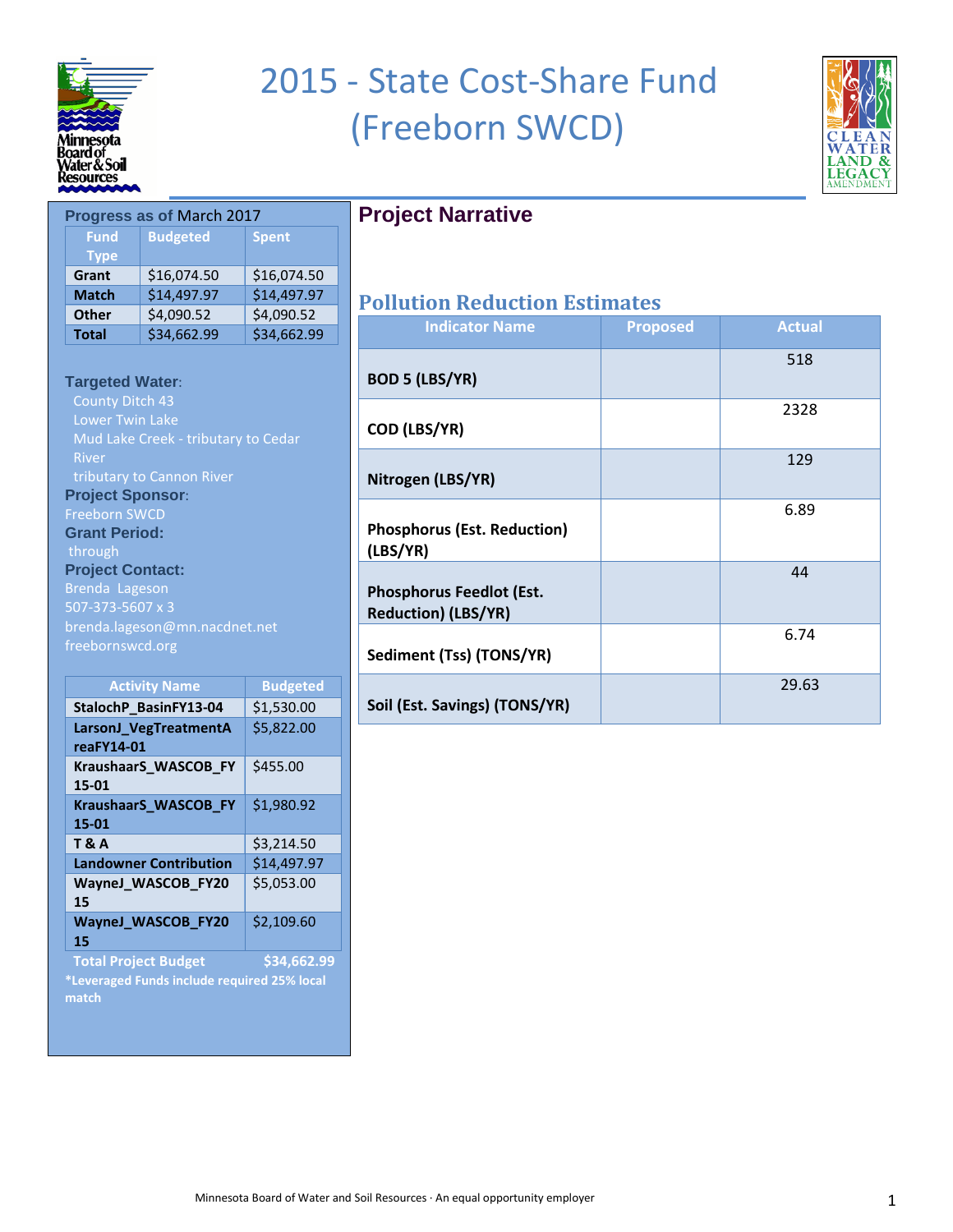

## 2016 - Buffer Law (Freeborn SWCD)



| <b>Progress as of March 2017</b> |                 |              |
|----------------------------------|-----------------|--------------|
| <b>Fund</b>                      | <b>Budgeted</b> | <b>Spent</b> |
| <b>Type</b>                      |                 |              |
| Grant                            | \$30,000.00     | \$22,151.65  |
| <b>Match</b>                     |                 |              |
| <b>Other</b>                     |                 |              |
| <b>Total</b>                     | \$30,000.00     | \$22,151.65  |

### **Targeted Water**:

**Project Sponsor**: Freeborn SWCD **Grant Period:** through **Project Contact:**  Mark Schaetzke 507-373-5607 x 3 mark.schaetzke@mn.nacdnet.net freebornswcd.org

| <b>Activity Name</b>                       | <b>Budgeted</b> |
|--------------------------------------------|-----------------|
| <b>Buffer Law - 2016</b>                   | \$7,044.60      |
| <b>Salaries</b>                            |                 |
| <b>Buffer Law -</b>                        | \$14,988.19     |
| <b>Equipment/Supplies</b>                  |                 |
| <b>Buffer Law -</b>                        | \$118.86        |
| <b>Education/Info</b>                      |                 |
| <b>Buffer Law - 12/31/16</b>               | \$7,848.35      |
| Bal.                                       |                 |
| <b>Total Project Budget</b>                | \$30,000.00     |
| *Leveraged Funds include required 0% local |                 |
| match                                      |                 |

## **Project Narrative**

Governor Mark Dayton's landmark buffer initiative was signed into law in 2015. The law establishes new perennial vegetation buffers of up to 50 feet along rivers, streams, and ditches that will help filter out phosphorus, nitrogen, and sediment. The new law provides flexibility and financial support for landowners to install and maintain buffers. For grants to Soil and Water Conservation Districts to ensure compliance with riparian buffer or alternate practice requirements for state required buffers and soil erosion law.

|  | <b>Indicator Name</b> | <b>Proposed</b> | <b>Actual</b> |
|--|-----------------------|-----------------|---------------|
|--|-----------------------|-----------------|---------------|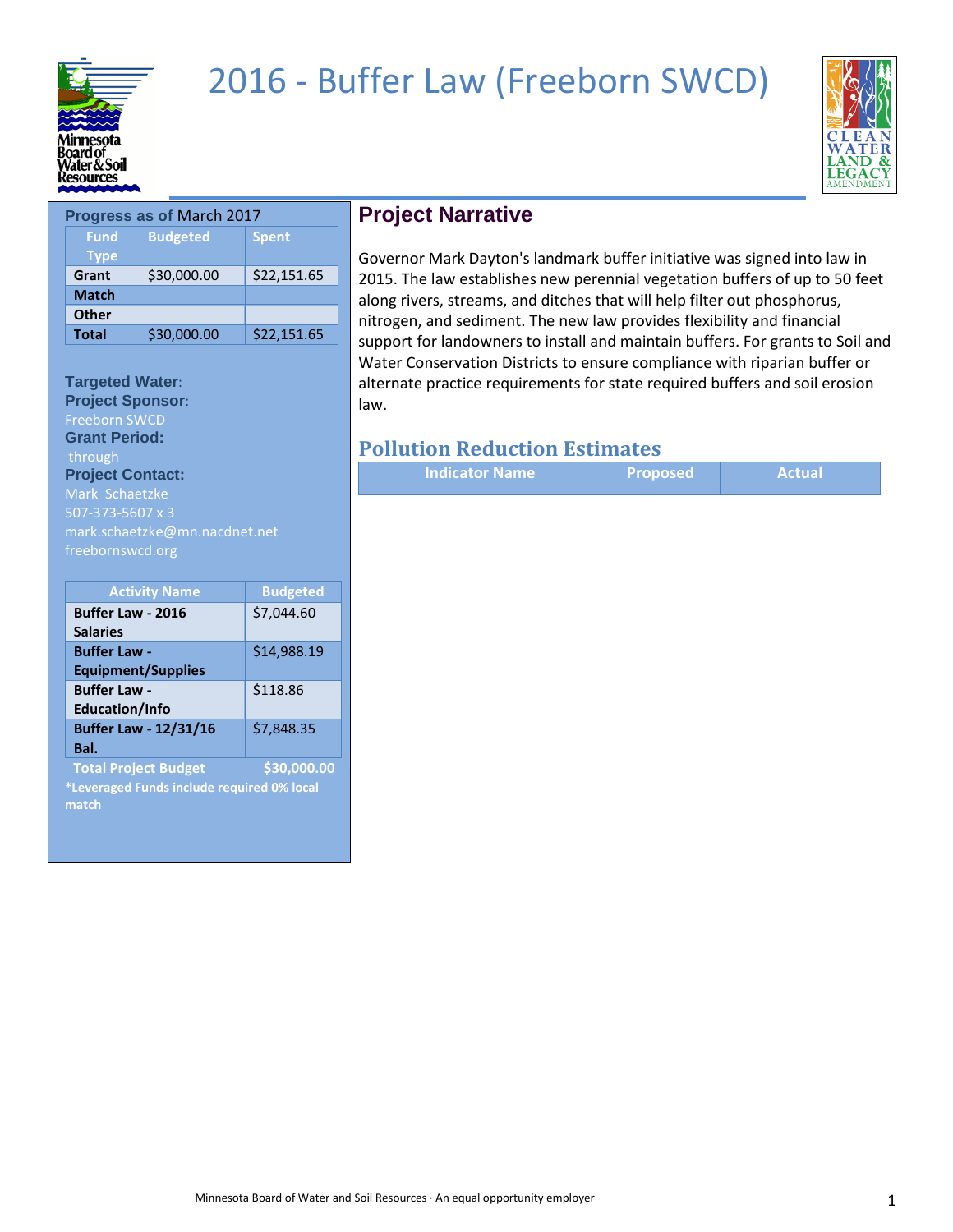

## 2016 - State Cost-Share Fund (Freeborn SWCD)



|              | <b>Progress as of March 2017</b> |              |
|--------------|----------------------------------|--------------|
| <b>Fund</b>  | <b>Budgeted</b>                  | <b>Spent</b> |
| <b>Type</b>  |                                  |              |
| Grant        |                                  |              |
| <b>Match</b> |                                  |              |
| <b>Other</b> |                                  |              |
| <b>Total</b> |                                  |              |
|              |                                  |              |

#### **Targeted Water**:

**Project Sponsor**: Freeborn SWCD **Grant Period:** through **Project Contact:**  Brenda Lageson

brenda.lageson@mn.nacdnet.net freebornswcd.org

**Activity Name Budgeted** 

#### **Total Project Budget**

**\*Leveraged Funds include required 25% local match**

## **Project Narrative**

| <b>Indicator Name</b>                          | <b>Proposed</b> | <b>Actual</b> |
|------------------------------------------------|-----------------|---------------|
| <b>Phosphorus (Est. Reduction)</b><br>(LBS/YR) |                 | 2.1           |
| Sediment (Tss) (TONS/YR)                       |                 | 2.1           |
| Soil (Est. Savings) (TONS/YR)                  |                 | 4.3           |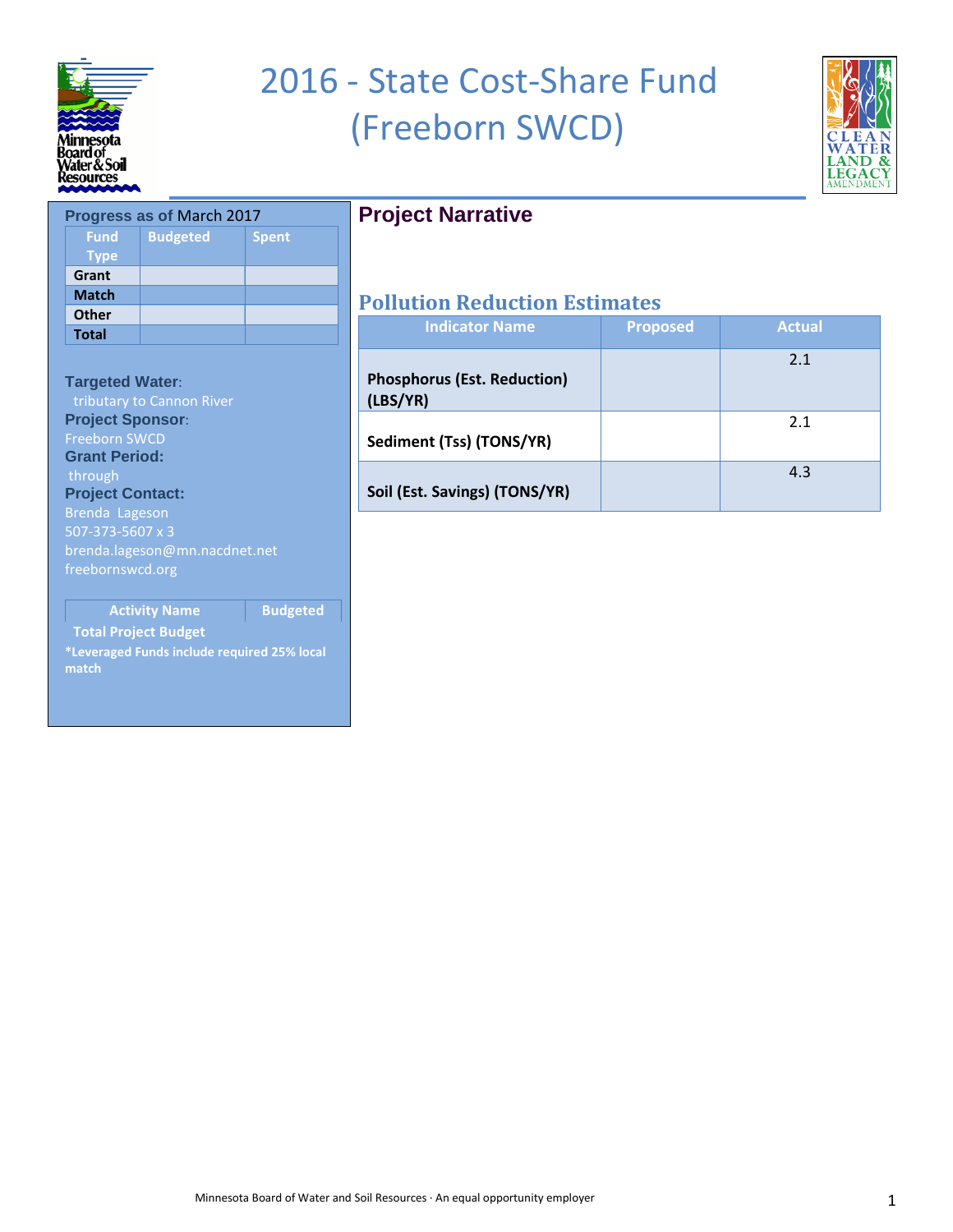

## 2016 - SWCD Local Capacity Services (Freeborn SWCD)



|              | <b>Progress as of March 2017</b> |              |
|--------------|----------------------------------|--------------|
| <b>Fund</b>  | <b>Budgeted</b>                  | <b>Spent</b> |
| <b>Type</b>  |                                  |              |
| Grant        | \$125,337.00                     | \$91,190.90  |
| <b>Match</b> |                                  |              |
| <b>Other</b> |                                  |              |
| <b>Total</b> | \$125,337.00                     | \$91,190.90  |

#### **Targeted Water**:

**Project Sponsor**: Freeborn SWCD **Grant Period:** through **Project Contact:**  Mark Schaetzke 507-373-5607 x 3 mark.schaetzke@mn.nacdnet.net freebornswcd.org

| <b>Activity Name</b>                                                               | <b>Budgeted</b> |
|------------------------------------------------------------------------------------|-----------------|
| <b>Riparian Zone</b><br><b>Management - 2016</b><br><b>Technician</b>              | \$48,000.00     |
| <b>Riparian Zone</b><br><b>Management - 2016</b><br>vehicle                        | \$15,000.00     |
| Soil Erosion - 2016<br>technical assistance                                        | \$15,000.00     |
| <b>Riparian Zone</b><br><b>Management - 2016</b><br><b>Administration</b>          | \$4,000.00      |
| <b>Excess Nutrients - 2016</b><br>soil health promotion                            | \$1,500.00      |
| <b>Riparian Zone</b><br><b>Management - 2016</b><br><b>Grass Drill</b>             | \$28,000.00     |
| <b>Riparian Zone</b><br><b>Management - 2016</b><br>technician computer            | \$1,500.00      |
| <b>Riparian Zone</b><br><b>Management - 2016</b><br>technology                     | \$12,337.00     |
| <b>Total Project Budget</b><br>*Leveraged Funds include required 0% local<br>match | \$125,337.00    |

## **Project Narrative**

Provides grants to Soil and Water Conservation Districts that focuses on increasing capacity to address four resource concern areas—Soil Erosion, Riparian Zone Management, Water Storage and Treatment, and Excess Nutrients.

| <b>Indicator Name</b> | <b>Proposed</b> | <b>Actual</b> |
|-----------------------|-----------------|---------------|
|-----------------------|-----------------|---------------|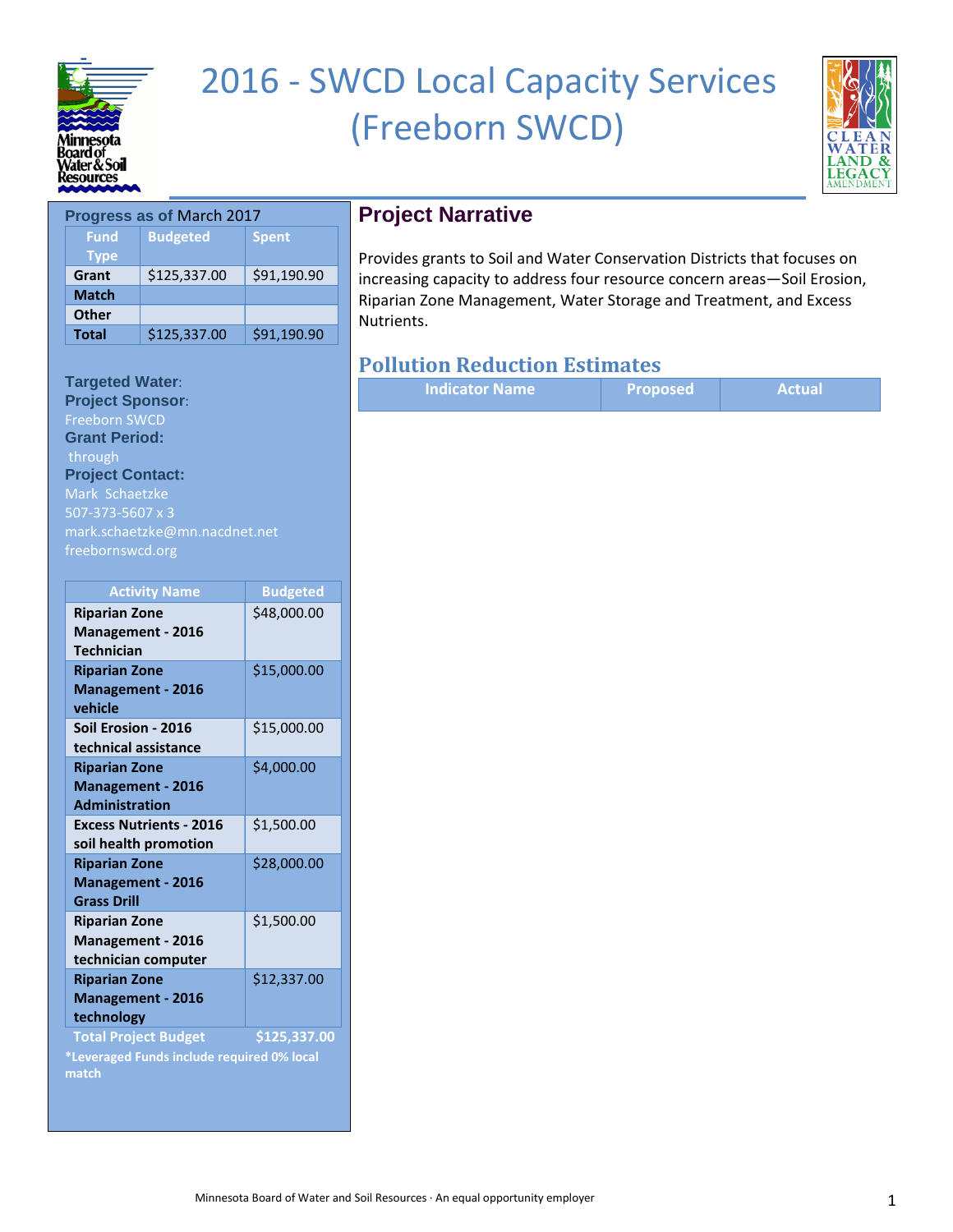

## **Grant All-Detail Report Multipurpose Drainage Management 2016**

### **Grant Title -** 2016 CD8 Erosion and Pollution reduction **Grant ID** - C16-6758 **Organization -** Freeborn SWCD

| <b>Grant Awarded Amount</b>  | \$32,500.00 | <b>Grant Execution Date</b>     | 2/29/2016      |
|------------------------------|-------------|---------------------------------|----------------|
| <b>Required Match Amount</b> | \$8,125.00  | <b>Grant End Date</b>           | 12/31/2018     |
| <b>Required Match %</b>      | 25%         | <b>Grant Day To Day Contact</b> | Mark Schaetzke |

#### **Budget Summary**

|                           | <b>Budgeted</b> | <b>Spent</b> | <b>Balance Remaining*</b> |
|---------------------------|-----------------|--------------|---------------------------|
| Total Grant Amount        | \$32,500.00     | \$59.28      | \$32,440.72               |
| <b>Total Match Amount</b> | \$8,125.00      | \$0.00       | \$8,125.00                |
| <b>Total Other Funds</b>  | \$0.00          | \$0.00       | \$0.00                    |
| <b>Total</b>              | \$40,625.00     | \$59.28      | \$40,565.72               |

*\*Grant balance remaining is the difference between the Awarded Amount and the Spent Amount. Other values compare budgeted and spent amounts.*

### **Budget Details**

|                            |                 |                    |                           |                 |              | Last               |              |
|----------------------------|-----------------|--------------------|---------------------------|-----------------|--------------|--------------------|--------------|
|                            | <b>Activity</b> |                    |                           |                 |              | <b>Transaction</b> |              |
| <b>Activity Name</b>       | <b>Category</b> | <b>Source Type</b> | <b>Source Description</b> | <b>Budgeted</b> | <b>Spent</b> | <b>Date</b>        | <b>Match</b> |
| 2016 CD8 Administration    | Administration  | Current            | 2016 CD8 Erosion and      | \$1,500.00      | \$59.28      | 12/31/2016         | $\mathsf{N}$ |
|                            | /Coordination   | <b>State Grant</b> | Pollution reduction       |                 |              |                    |              |
| 2016 CD8 Agricultural BMPs | Agricultural    | Current            | 2016 CD8 Erosion and      | \$25,000.00     |              |                    | N            |
|                            | Practices       | <b>State Grant</b> | Pollution reduction       |                 |              |                    |              |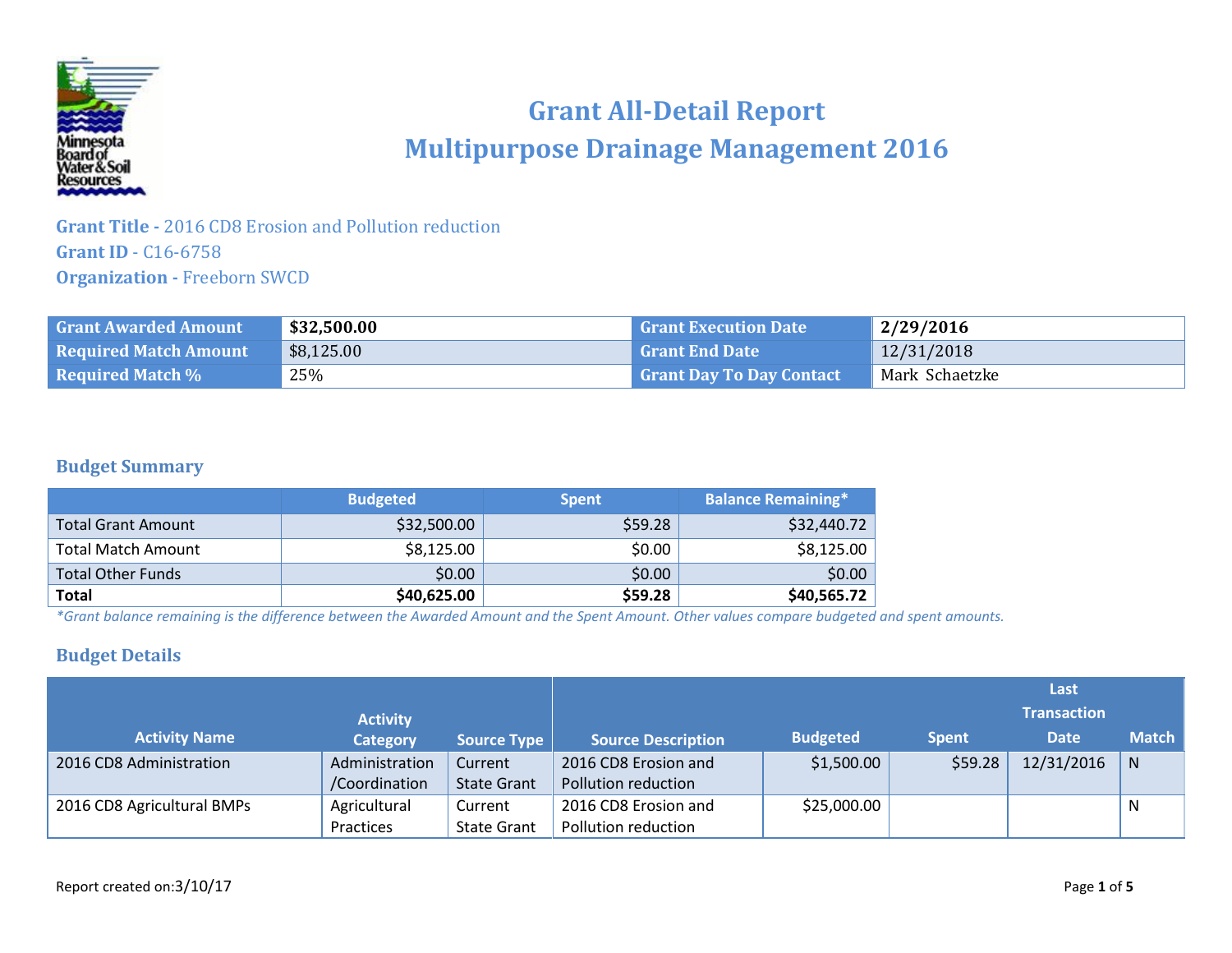|                                                  | <b>Activity</b>                         |                               |                                                               |                 |              | Last<br><b>Transaction</b> |              |
|--------------------------------------------------|-----------------------------------------|-------------------------------|---------------------------------------------------------------|-----------------|--------------|----------------------------|--------------|
| <b>Activity Name</b>                             | <b>Category</b>                         | <b>Source Type</b>            | <b>Source Description</b>                                     | <b>Budgeted</b> | <b>Spent</b> | <b>Date</b>                | <b>Match</b> |
| 2016 CD8 Landowner Fund                          | Agricultural<br>Practices               | Landowner<br>Fund             | Landowner contribution                                        | \$2,500.00      |              |                            | v            |
| 2016 CD8 Technical and Engineering<br>Assistance | Technical/Engi<br>neering<br>Assistance | Current<br><b>State Grant</b> | 2016 CD8 Erosion and<br>Pollution reduction                   | \$6,000.00      |              |                            | N            |
| 2016 CD8 local funds                             | Agricultural<br>Practices               | <b>Local Fund</b>             | <b>Turtle Creek Watershed</b><br><b>District Contribution</b> | \$5,625.00      |              |                            | $\checkmark$ |

## **Activity Details Summary**

|  | <b>Actual Size / Unit</b><br><b>Total Action Count Total Activity Mapped</b><br><b>Proposed Size / Unit</b><br><b>Activity Details</b> |
|--|----------------------------------------------------------------------------------------------------------------------------------------|
|--|----------------------------------------------------------------------------------------------------------------------------------------|

### **Proposed Activity Indicators**

| <b>Activity Name</b> | Indicator Name | <b>Value &amp; Units</b> | <b>Waterbody</b> | <b>Calculation Tool</b> | <b>Comments</b> |
|----------------------|----------------|--------------------------|------------------|-------------------------|-----------------|
|                      |                |                          |                  |                         |                 |

## **Final Indicators Summary**

|--|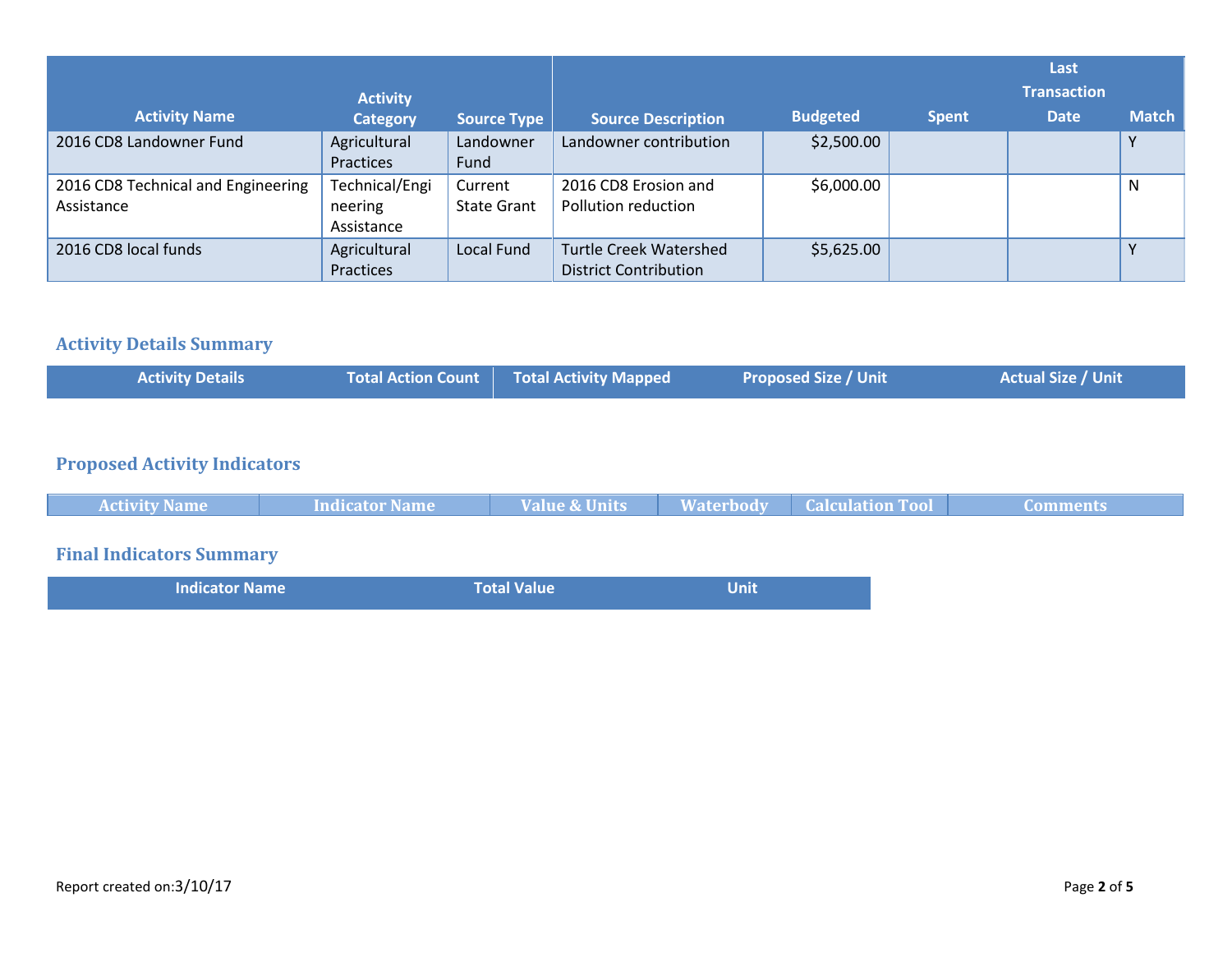

## 2017 - Buffer Law (Freeborn SWCD)



| <b>Progress as of March 2017</b> |                 |              |
|----------------------------------|-----------------|--------------|
| <b>Fund</b>                      | <b>Budgeted</b> | <b>Spent</b> |
| <b>Type</b>                      |                 |              |
| Grant                            |                 |              |
| <b>Match</b>                     |                 |              |
| <b>Other</b>                     |                 |              |
| <b>Total</b>                     |                 |              |
|                                  |                 |              |

## **Targeted Water**:

**Project Sponsor**: Freeborn SWCD **Grant Period:** December 2016 through December 2018 **Project Contact:**  Mark Schaetzke 507-373-5607 x 3 mark.schaetzke@mn.nacdnet.net freebornswcd.org

**Activity Name Budgeted** 

**Total Project Budget**

**\*Leveraged Funds include required 0% local match**

### **Project Narrative**

Governor Mark Dayton's landmark buffer initiative was signed into law in 2015. The law establishes new perennial vegetation buffers of up to 50 feet along rivers, streams, and ditches that will help filter out phosphorus, nitrogen, and sediment. The new law provides flexibility and financial support for landowners to install and maintain buffers. For grants to Soil and Water Conservation Districts to ensure compliance with riparian buffer or alternate practice requirements for state required buffers and soil erosion law.

|--|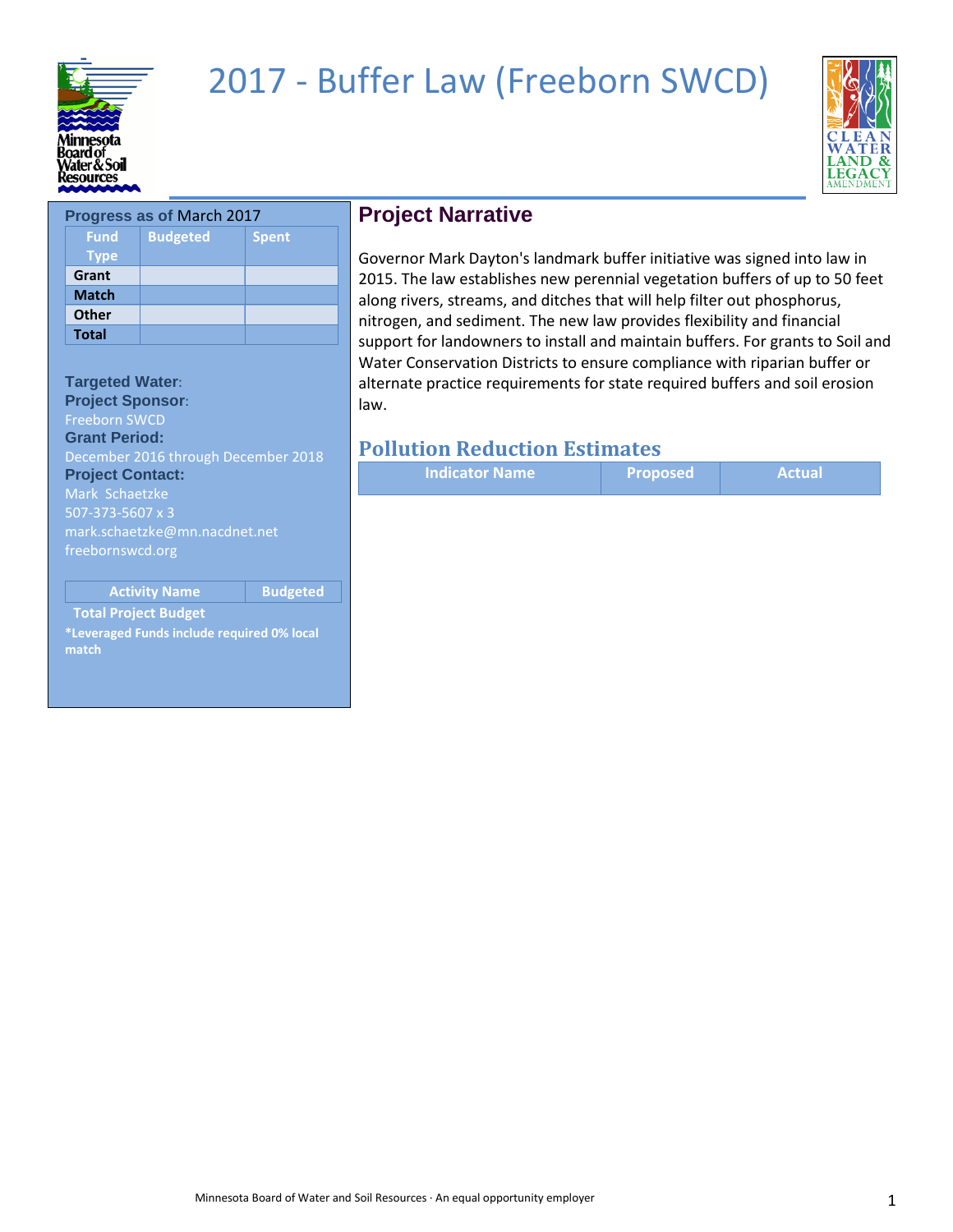

# 2017 - Easement Delivery (Freeborn SWCD)



## **Project Narrative**

| Progress as of March 2017  |                 |              |
|----------------------------|-----------------|--------------|
| <b>Fund</b><br><b>Type</b> | <b>Budgeted</b> | <b>Spent</b> |
| Grant                      | \$5,555.00      | \$1,715.80   |
| <b>Match</b>               |                 |              |
| <b>Other</b>               |                 |              |
| <b>Total</b>               | \$5,555.00      | \$1,715.80   |

#### **Targeted Water**: **Project Sponsor**: Freeborn SWCD **Grant Period:** August 2016 through December 2018

**Project Contact:**  Brenda Lageson brenda.lageson@mn.nacdnet.net freebornswcd.org

| <b>Activity Name</b>                       | <b>Budgeted</b> |
|--------------------------------------------|-----------------|
| <b>Staff Salaries</b>                      | \$5,555.00      |
| <b>Total Project Budget</b>                | \$5.555.00      |
| *Leveraged Funds include required 0% local |                 |

**\*Leveraged Funds include required 0% local match**

| <b>Indicator Name</b> | Proposed | Actual |
|-----------------------|----------|--------|